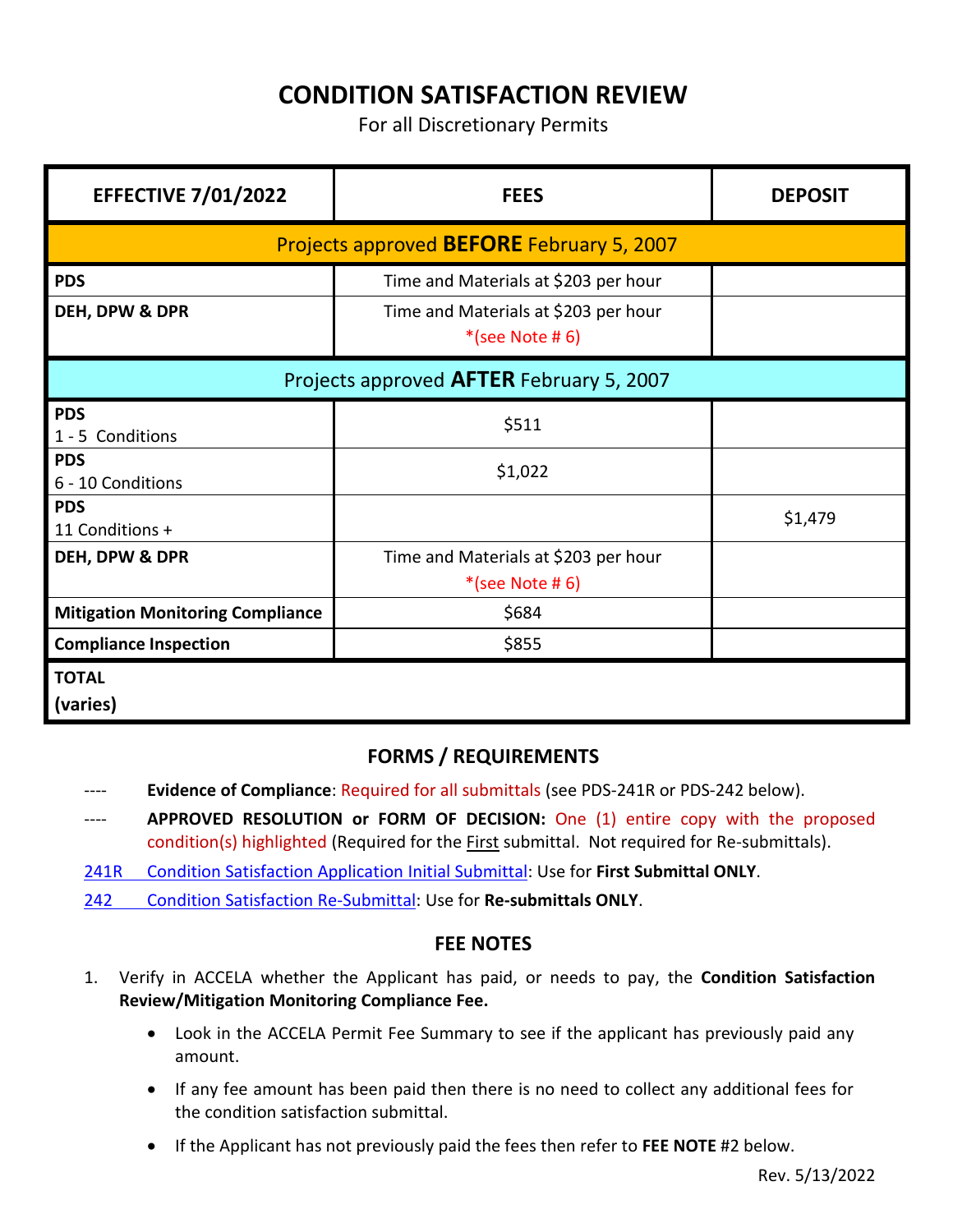- 2. If the project was approved **BEFORE** February 5, 2007, then **No fee** is collected at the Zoning Counter. The applicant will be contacted and billed "Time and Materials" for review prior to release of determination. Skip to **GENERAL NOTES** 4 - 7 below.
- 3. If the Project was approved **AFTER** February 5, 2007, then the applicant needs to pay the **Condition Satisfaction Review/Mitigation Monitoring Compliance Fee.** 
	- The fee is collected using a 1-5 condition multiplier (see **FEE CALCULATION TABLE**).
	- The ACCELA fee amount is set, however the fee needs to be multiplied to increase the fee amount based upon the number of conditions.
	- The total fee amount will only be collected one time at the initial submittal. No additional fees will be required for future submittals.
	- See the **FEE CALCULATION TABLE** below to determine the total one time review fee.
	- Look for the following **NOTICE** that is at the end of the DECISION or RESOLUTION, which will determine how many conditions that the applicant will be charged for:

*NOTICE: The project will be required to pay the Planning & Development Services (PDS) Mitigation Monitoring and Condition Review Fee. The fee will be collected at the time of the first submittal for Condition Satisfaction, which includes Mitigation Monitoring requests. The amount of the fee will be determined by the current Fee Ordinance requirement at the time of the first submittal. The amount of the fee will be based upon the amount of PDS conditions that need to be satisfied. The fee amount will only be paid one time for those conditions that are indicated with the [PDS, FEE] designator. The fee will not apply to subsequent project approvals that require a separate submittal fee such as, Revegetation and Landscape Plans, Habitat Management Plans, Habitat Loss Permits, Administrative Permits, Site Plans, and any other discretionary permit applications.*

| <b>AMOUNT</b>    | <b>MUILTIPLIER</b> |  |
|------------------|--------------------|--|
| 1-5 Conditions   | \$511              |  |
| 6-10 Conditions  | \$1,022            |  |
| 11-15 Conditions | \$1,479            |  |

## **FEE CALCULATION TABLE**

### **GENERAL NOTES**

- 4. Put a detailed note in scope screen as to what the condition is (noise, landscape review, etc.)
	- Example: *CS1 Received: 01- Dec-2006, Conditions A.1 Noise, A.7, landscaping*, etc.
- 5. All Condition of Satisfactions go to the Permit Compliance Coordinator except for the following:
	- Landscape Plans are assigned an LP number and are routed normally to the Landscape Review Section.
	- Noise studies go to the **County Noise Control Officer**, only if they come in as a single condition of satisfaction.
	- Requests for Occupancy Condition Satisfactions go to the Planner who processed the initial discretionary permit.